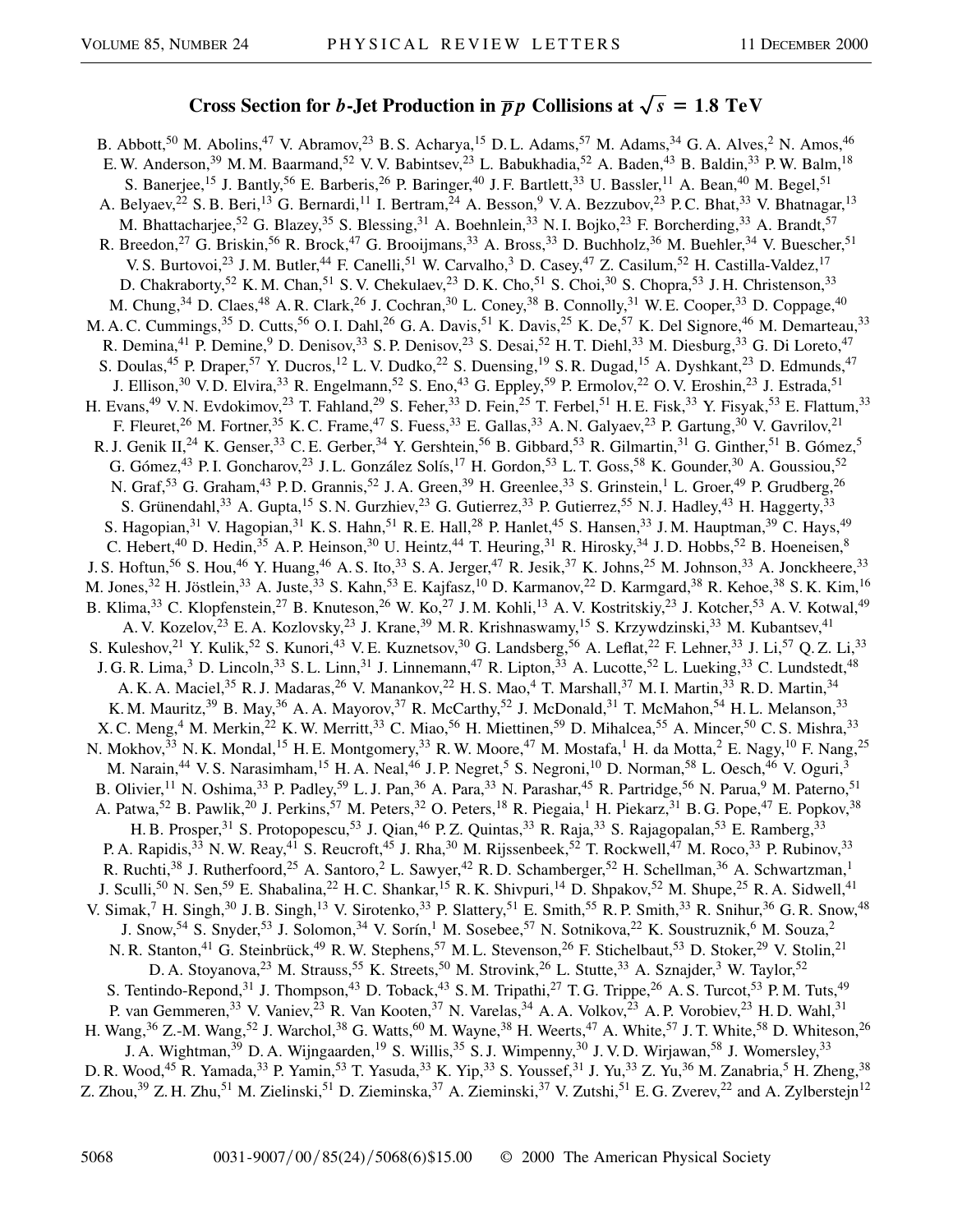## (D0 Collaboration)

*Universidad de Buenos Aires, Buenos Aires, Argentina LAFEX, Centro Brasileiro de Pesquisas Físicas, Rio de Janeiro, Brazil Universidade do Estado do Rio de Janeiro, Rio de Janeiro, Brazil Institute of High Energy Physics, Beijing, People's Republic of China Universidad de los Andes, Bogotá, Colombia Charles University, Prague, Czech Republic Institute of Physics, Academy of Sciences, Prague, Czech Republic Universidad San Francisco de Quito, Quito, Ecuador Institut des Sciences Nucléaires, IN2P3-CNRS, Universite de Grenoble 1, Grenoble, France CPPM, IN2P3-CNRS, Université de la Méditerranée, Marseille, France LPNHE, Universités Paris VI and VII, IN2P3-CNRS, Paris, France DAPNIA/Service de Physique des Particules, CEA, Saclay, France Panjab University, Chandigarh, India Delhi University, Delhi, India Tata Institute of Fundamental Research, Mumbai, India Seoul National University, Seoul, Korea CINVESTAV, Mexico City, Mexico FOM-Institute NIKHEF and University of Amsterdam/NIKHEF, Amsterdam, The Netherlands University of Nijmegen/NIKHEF, Nijmegen, The Netherlands Institute of Nuclear Physics, Kraków, Poland Institute for Theoretical and Experimental Physics, Moscow, Russia Moscow State University, Moscow, Russia Institute for High Energy Physics, Protvino, Russia Lancaster University, Lancaster, United Kingdom University of Arizona, Tucson, Arizona 85721 Lawrence Berkeley National Laboratory and University of California, Berkeley, California 94720 University of California, Davis, California 95616 California State University, Fresno, California 93740 University of California, Irvine, California 92697 University of California, Riverside, California 92521 Florida State University, Tallahassee, Florida 32306 University of Hawaii, Honolulu, Hawaii 96822 Fermi National Accelerator Laboratory, Batavia, Illinois 60510 University of Illinois at Chicago, Chicago, Illinois 60607 Northern Illinois University, DeKalb, Illinois 60115 Northwestern University, Evanston, Illinois 60208 Indiana University, Bloomington, Indiana 47405 University of Notre Dame, Notre Dame, Indiana 46556 Iowa State University, Ames, Iowa 50011 University of Kansas, Lawrence, Kansas 66045 Kansas State University, Manhattan, Kansas 66506 Louisiana Tech University, Ruston, Louisiana 71272 University of Maryland, College Park, Maryland 20742 Boston University, Boston, Massachusetts 02215 Northeastern University, Boston, Massachusetts 02115 University of Michigan, Ann Arbor, Michigan 48109 Michigan State University, East Lansing, Michigan 48824 University of Nebraska, Lincoln, Nebraska 68588 Columbia University, New York, New York 10027 New York University, New York, New York 10003 University of Rochester, Rochester, New York 14627 State University of New York, Stony Brook, New York 11794 Brookhaven National Laboratory, Upton, New York 11973 Langston University, Langston, Oklahoma 73050 University of Oklahoma, Norman, Oklahoma 73019 Brown University, Providence, Rhode Island 02912 University of Texas, Arlington, Texas 76019 Texas A&M University, College Station, Texas 77843 Rice University, Houston, Texas 77005 University of Washington, Seattle, Washington 98195*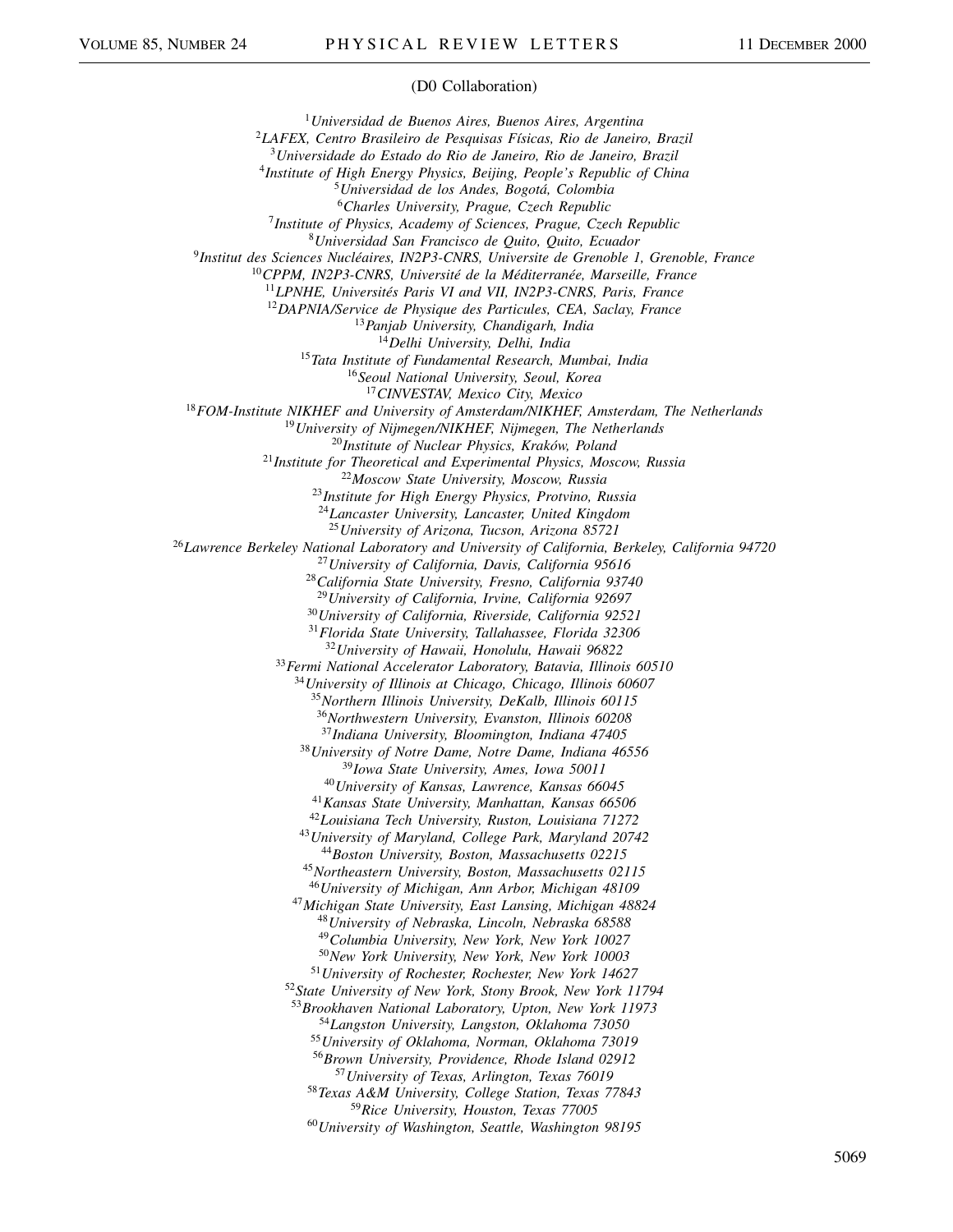## (Received 15 August 2000)

Bottom-quark production in  $\overline{p}p$  collisions at  $\sqrt{s}$  = 1.8 TeV is studied with 5 pb<sup>-1</sup> of data collected in 1995 by the D0 detector at the Fermilab Tevatron Collider. The differential production cross section for *b* jets in the central rapidity region ( $|y^b| < 1$ ) as a function of jet transverse energy is extracted from a muon-tagged jet sample. Within experimental and theoretical uncertainties, D0 results are found to be higher than, but compatible with, next-to-leading-order QCD predictions.

## PACS numbers: 14.65.Fy, 12.38.Qk, 13.85.Qk

Measurements of the bottom-quark production cross section at  $\overline{p}p$  colliders provide an important quantitative test of quantum chromodynamics (QCD). The mass of the *b* quark is considered large enough  $(m_b \gg \Lambda_{\text{QCD}})$ to justify perturbative expansions in the strong coupling constant  $\alpha_s$ . Consequently, data on *b* quark production are expected to be adequately described by calculations at next-to-leading order (NLO) in  $\alpha_s$  [1–3].

Past measurements of inclusive *b* quark production in the central rapidity region, at center-of-mass energies  $\sqrt{s}$  = 0.63 TeV [4,5] and  $\sqrt{s}$  = 1.8 TeV [6–9], indicate a general agreement in shape with the calculated transverse momentum  $(p_T)$  spectrum, but are systematically higher than the NLO QCD predictions  $[1-3]$  by roughly a factor of 2.5. More recently, a measurement using muons at high rapidity [10]  $(2.4 < |y^{\mu}| < 3.2)$  to tag *b* quarks, indicates an even larger excess of observed cross section over theory. The measured differential production cross section for *B* mesons [11] is similarly higher than the NLO QCD prediction. Calculations of higher order corrections [12,13] have shown that additional enhancements to the cross section beyond NLO are likely. However, the expected enhancements fall short of accounting for the observed discrepancy between theory and data. This long-standing mismatch has motivated continuous theoretical and experimental effort dedicated to reduce uncertainties in general, and to broaden the scope of observable quantities [9,14].

Previous studies of *b* quark production by the D0 Collaboration have exploited the kinematic relationship between *b* quarks and daughter (semileptonic decay) muons to extract integrated *b* quark production rates as a function of  $p_T^b$  threshold [7], and have examined azimuthal correlations between the *b* and  $\overline{b}$  in pair production [9].

The present study is a complementary measurement of *b* production, based primarily on calorimetry, with the main focus being on *b* jets rather than *b* quarks. *b* jets are defined as hadronic jets carrying *b* flavor. As opposed to quarks, jets are directly observable and therefore reduce model dependence when comparing experimental data with theory. This measurement is in direct correspondence with a NLO QCD calculation [15] that highlights the advantages of considering *b* jets rather than open *b* quarks. For instance, large logarithms that appear at all orders in the open quark calculation (due to hard collinear gluons) are avoided when all fragmentation modes are integrated.

The differential production cross section of *b* jets as a function of the jet transverse energy  $(E_T)$  has been measured using data collected during 1995 with the D0 detector

at the Fermilab Tevatron Collider. The data correspond to an integrated luminosity of  $(5.2 \pm 0.3)$  pb<sup>-1</sup>. The analysis exploits the semileptonic decays of *b* hadrons which result in a muon associated with a jet. An inclusive sample of muon-tagged jets is selected from a trigger requiring a jet and a muon, and the *b* jet component of the inclusive sample is extracted, based on the properties expected of the associated muon and jet.

The D0 detector and trigger system are described elsewhere [16]. Jet detection utilizes primarily the uraniumliquid argon calorimeters, which have full coverage for pseudorapidity [17]  $|\eta| \leq 4$ , and are segmented into towers of  $\Delta \eta \times \Delta \phi = 0.1 \times 0.1$ , where  $\phi$  is the azimuthal angle. The relative energy resolution for jets is approximately  $20\%$  /  $\sqrt{E(G,N)}$ . The control wave proton consistent mately  $80\% / \sqrt{E(\text{GeV})}$ . The central muon system consists of three layers of proportional drift tubes and a magnetized iron toroid located between the first two layers. The muon detectors provide a measurement of the muon momentum with a resolution parametrized by  $\delta(1/p)$  =  $\sqrt{[0.18(p-2)/p^2]^2 + (0.003)^2}$ , with *p* in GeV/*c*. The total thickness of the calorimeter and toroid in the central region varies from 13 to 15 interaction lengths, which reduces the hadronic punchthrough for the muon system to less than 0.5% of muons from all sources.

Initial event selection used a trigger requiring (i)  $E_T$  > 10 GeV in at least one calorimeter trigger tile of  $\Delta \eta \times$  $\Delta \phi = 0.8 \times 1.6$ , (ii) at least one muon candidate with  $p_T > 3$  GeV/c, and (iii) a single  $\overline{p}p$  interaction per beam crossing as signaled by the trigger scintillation hodoscopes.

Jet candidates were reconstructed off-line with an iterative fixed-cone algorithm (cone radius of 0.7 in  $\eta$ - $\phi$  space) and then subjected to quality selection criteria to eliminate background from isolated noisy calorimeter cells and accelerator beam losses which may mimic jets. Accepted jets were required to have  $E_T > 25$  GeV,  $|\eta| < 0.6$ , and an associated muon within the reconstruction cone.

Off-line muon selection required the triggered track to originate from the reconstructed event vertex, with  $p_T^{\mu}$  > 6 GeV/c and  $|\eta^{\mu}| < 0.8$ . Muon candidates in the azimuth region  $80^{\circ} < \phi^{\mu} < 110^{\circ}$  were excluded due to poor chamber efficiencies near where the main ring beam pipe passes through D0.

Background events from cosmic ray muons were eliminated by requiring a 10 ns wide time coincidence of muon tracks with beam crossings. About 30 000 events were selected, of which less than 0.5% have either a second muon-tagged jet or a double-tagged one. This is in agreement with expectations from muon cuts and acceptance, branching fractions, and flavor content of the sample.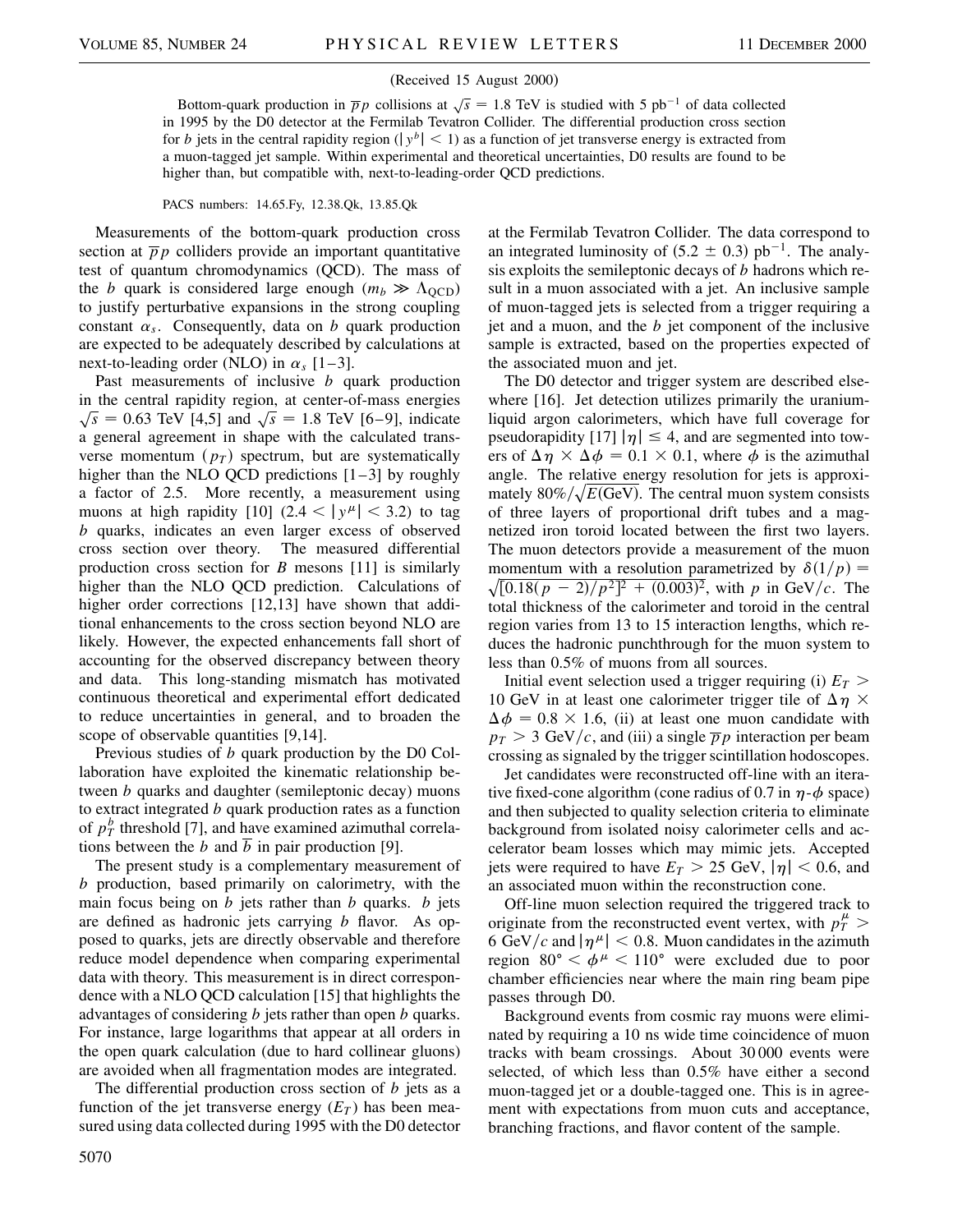The differential *b* jet cross section as a function of jet  $E_T$  is extracted from the inclusive tagged jet sample as

$$
\frac{d\sigma}{dE_T^{b\text{Jet}}} = \frac{U(E_T)F_b(E_T)}{2B\mathcal{L}_{\text{int}}\epsilon^{\mu J}(p_T^{\mu}, E_T)A(E_T)} \frac{\Delta N^{\mu J}}{\Delta E_T}, \quad (1)
$$

where  $\Delta N^{\mu J}/\Delta E_T$  represents the inclusive tagged jet counts per transverse energy bin width,  $F_b(E_T)$  is the fraction of tagged jets containing muons from *b* quark decays,  $\epsilon^{\mu J}(\vec{p}_T^{\mu}, E_T)$  is the event detection efficiency of a  $\mu$  + jet pair,  $U(E_T)$  corrects for spectrum smearing from jet energy resolution,  $A(E_T)$  corrects for the muon tagging acceptance,  $\mathcal{L}_{int}$  is the integrated luminosity of the data sample, and  $B = 0.108 \pm 0.005$  is the branching fraction for inclusive decays  $b \rightarrow \mu + X$  [18]. Tagging muons of both charges are counted, and the number of events is divided by 2. The cross section is determined for the  $(b + \bar{b})/2$  combination. In Eq. (1) and throughout this paper,  $E_T$  represents the calorimeter-only component of the jet transverse energy: it excludes the tagging muon and associated neutrino. Once the correction for the lepton energy is included (see below), then  $E_T^{b \text{Jet}}$  measures the complete *b* jet.

The trigger and off-line reconstruction efficiencies were determined from Monte Carlo events, and cross-checked with appropriate control samples of collider data. Monte Carlo events were generated with ISAJET [19], followed by a GEANT [20] simulation of the D0 detector response, trigger simulation, and reconstruction. The overall muon geometric acceptance multiplied by efficiency increases from 35% at  $p_T^{\mu} = 6 \text{ GeV}/c$  to a plateau of 45% above 10 GeV*c*. The overall jet efficiency increases from 85% at  $E_T = 25$  GeV to a plateau of 97% above 45 GeV.

The transverse energy of each jet was corrected for the underlying event, additional interactions, noise from uranium decay, the fraction of particle energy showered outside the jet cone, detector uniformity, and detector hadronic response [21]. The steeply falling  $E_T$  spectrum is distorted by jet energy resolution, and was corrected as described in [22].

In addition to *b* production, muon-tagged jets can also arise from semileptonic decays of *c* quarks, and in-flight decays of  $\pi$  or *K* mesons. Muons from Drell-Yan or on-shell  $W/Z$  boson production are not expected to have associated jets, and Monte Carlo estimates confirm a negligible contribution. The background from light flavors is suppressed using the transverse momentum of the muon relative to the associated jet axis  $(p_T^{\text{rel}})$  as discriminator. The higher mass of the decaying *b* quark generates a rather different  $p_T^{\text{rel}}$  distribution than obtained from quark decays of lighter flavor.

Individual  $p_T^{\text{rel}}$  distributions for muons from *b*, *c* (direct), *c* (sequential from *b*), and  $\pi/K$  decays were modeled using the ISAJET [19] Monte Carlo, with individual samples of each mode processed through complete detector, trigger, and off-line simulation. Because of the similarity of  $p_T^{\text{rel}}$  for *c* and  $\pi/K$  sources, within resolution

these distributions were indistinguishable. The *b* jet signal was extracted on a statistical basis, through maximum likelihood fits to the observed  $p_T^{\text{rel}}$  distribution. The normalizations of Monte Carlo templates representing light (*c* and  $\pi/K$ ) and heavy (*b*) quark decay patterns were floated such as to fit the observed  $p_T^{\text{rel}}$  spectra in four ranges of transverse energy. The extracted fraction of *b* jets in each  $E_T$  range is shown in Fig. 1. The systematic uncertainties were estimated by varying within errors the input distributions to the maximum likelihood fits.

The parametrization of the overall fraction of *b* jets in the inclusive sample as a function of jet  $E_T$  was obtained from a two-parameter fit ( $\chi^2 = 0.96$ ) to the four bins in  $E_T$ , and is shown in Fig. 1, together with the uncertainty band (6% relative uncertainty at 30 GeV, 39% at 100 GeV). The form  $(\alpha + \beta/E_T^2)$  was chosen after Monte Carlo fit trials. There are partial bin-to-bin correlations in the uncertainty. The extracted *b* fraction is the dominant source of uncertainty in the cross section. The upper reach in  $b$  jet  $E_T$  is limited by the deteriorating discrimination power of  $p_T^{\text{rel}}$  with increasing  $E_T$ .

Corrections for acceptance loss stem from (i) the tagging threshold for muon  $p<sub>T</sub>$  and range of pseudorapidity, (ii) the muon-jet association (tag) criterion, (iii) the undetected lepton energy of the jet, which is added (statistically) to the hadronic  $E_T$  registered in the calorimeter, and (iv) the restricted pseudorapidity range for jets and muons (theory [15] considers *b* jets with  $|\eta| < 1$ ).

The acceptance correction is extracted using the ISAJET [19] Monte Carlo simulation, and is defined as the ratio of *b* jets satisfying the analysis conditions to *b* jets satisfying the cross section definition. The transition from  $E_T$  to  $E_T^{b\text{Jet}}$  is thus included in the correction. The simulated  $E_T$ and  $\eta$  distributions are in agreement with the data. The overall correction increases from 6% at  $E_T = 30$  GeV to 10% at 100 GeV. It is independent of assumed event production rates, and is affected primarily by models for fragmentation and decay. Decays are based on the QQ [23] software package from the CLEO experiment. ISAJET uses the Peterson fragmentation model [24], with a parameter



FIG. 1. Fraction of muon-tagged jets which come from *b* decays.  $E_T$  is the calorimeter-only component (see text) of the *b* jet transverse energy.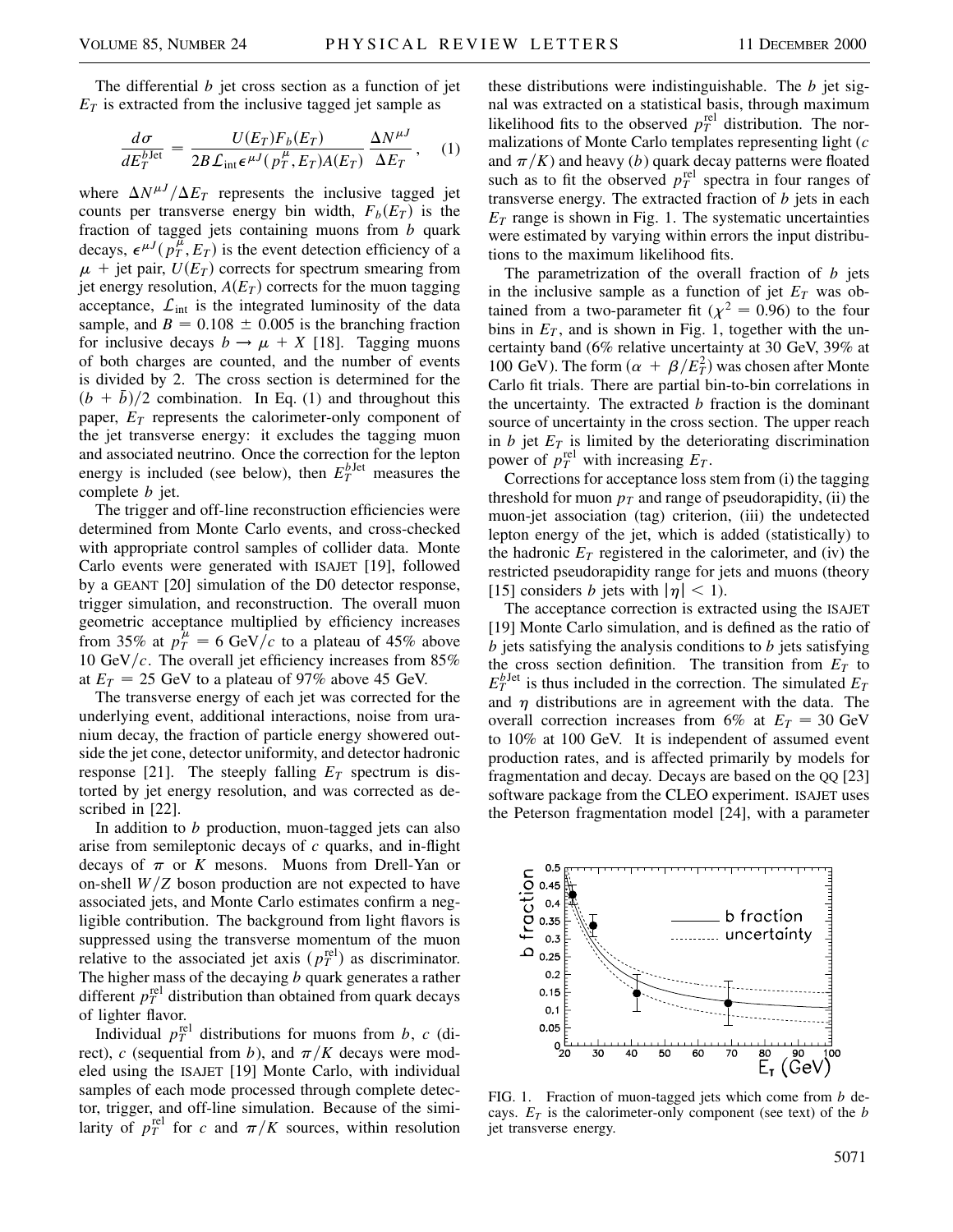

FIG. 2. Differential cross section for *b* jet production.

 $\epsilon$  = 0.006 that is varied by  $\pm 50\%$  to estimate uncertainty. It is observed that the impact of fragmentation on the acceptance is mainly due to the migration of tagging muons across the minimum- $p_T$  boundary. This uncertainty propagates to the cross section as a 9% effect independent of jet  $E_T$ .

The resulting *b* jet cross section for  $|\eta| < 1$  is shown in Fig. 2, together with the NLO QCD prediction [15]. Inputs to this calculation are the renormalization scale (chosen equal to the factorization scale), the *b* quark pole mass  $(4.75 \text{ GeV}/c^2)$ , the parton distribution function (MRSA<sup>1</sup>) [25]), and the parton clustering algorithm. The uncertainty in theory is dominated by the QCD renormalization scale dependence, with the central value in Fig. 2 chosen as  $\mu_0 = (E_T^2 + M_b^2)^{1/2}$ , and varied between  $2\mu_0$  (lower curve) and  $\mu_0/2$ . The fact that there is such a strong dependence on scale suggests that important higher-order terms in the calculation are still missing.

The overall systematic uncertainty in the cross section has contributions from the integrated luminosity (5%), trigger (3%), and off-line selection (4%) efficiencies, jet  $E_T$ scale (15%–8%) and resolution effects (7%–3%), tagging acceptance (9%–12%), and the extracted *b* fraction of jets (6%–39%). Bin-to-bin errors are fully correlated for all sources of uncertainty, except for partial correlations in the *b* fraction of jets. Cross section values and overall uncertainties, as plotted in Fig. 2, are listed in Table I.

Figure 2 displays the same general pattern of past *b* production measurements [4–11], with data lying above the central values of the prediction, but comparatively less so in the present case, where general agreement between measurement and the upper band of the theoretical uncertainty is observed.

To connect the present measurement with previous findings, and in particular the apparent difference in normalization with respect to theory, the present data sample (muon-tagged jets) can be reanalyzed from a different perspective. Instead of focusing on the differential *b* jets cross section, the same data can be used to reproduce the integrated *b* quark cross section as a function of minimum  $p_T^b$ . Similar measurements are described in Refs. [4–7] and [9]. The kinematic relationship between daughter muons

|                    | TABLE I. Differential cross section for $b$ jet production. |       |                      |  |
|--------------------|-------------------------------------------------------------|-------|----------------------|--|
| $E_T^{b\,\rm Jet}$ | $d\sigma/dE_{T}^{b\,\rm Jet}$                               |       | Uncertainties $(\%)$ |  |
| (GeV)              | (nb/GeV)                                                    | Stat. | Syst.                |  |
| 27.3               | 14.4                                                        | 1.2   | 20.6                 |  |
| 32.3               | 6.57                                                        | 1.6   | 20.1                 |  |
| 37.4               | 3.22                                                        | 2.1   | 21.2                 |  |
| 42.4               | 1.65                                                        | 2.7   | 23.2                 |  |
| 47.4               | 0.932                                                       | 3.4   | 25.6                 |  |
| 52.4               | 0.530                                                       | 4.2   | 28.0                 |  |
| 57.4               | 0.292                                                       | 5.4   | 30.2                 |  |
| 64.7               | 0.174                                                       | 4.6   | 33.2                 |  |
| 74.7               | 0.0678                                                      | 6.8   | 36.6                 |  |
| 84.7               | 0.0364                                                      | 8.7   | 39.3                 |  |
| 94.6               | 0.0176                                                      | 11.7  | 41.5                 |  |

( $p_T^{\mu}$  spectrum) and parent *b* quarks ( $p_T^b$  spectrum) is used to extract the *b* quark production cross section, integrated from  $p_T^{\min}$  to infinity, and over the rapidity range  $|y^b| < 1$ . Here  $p_T^{\text{min}}$  is defined as the allowed  $p_T^b$  threshold for a given  $p_T^{\mu\nu}$  distribution. Since the *b* quark signal fraction increases with muon  $p_T$  (decreases with jet  $E_T$ ), *b* tagging based on  $p_T^{\text{rel}}$  as a function of  $p_T^{\mu}$  is more precise than as a function of jet  $E_T$ . The model dependence, introduced in the conversion of the muon  $p<sub>T</sub>$  spectrum to the integrated *b* quark spectrum, dominates the uncertainty in this measurement.

The results of this reanalysis are shown in Fig. 3 (triangles) along with the theoretical expectation [1] and the previous D0 [9] results. Consistency among all measurements is evident. The present analysis extends significantly the  $p_T^b$  reach of the previous measurements. This is due to the requirement of jets in the trigger and off-line selection, as opposed to requiring just muon triggers. The jet requirement naturally forces the sample into a higher region of  $p_T^b$ . Figure 3 shows that the agreement between data and theory improves somewhat at higher  $p_T^b$ .

In conclusion, two distinct measurements of *b* quark production in a previously unexplored region of larger transverse momenta have been presented, and are found to be compatible with the NLO QCD calculation for



FIG. 3. Integrated cross section for *b* quark production.